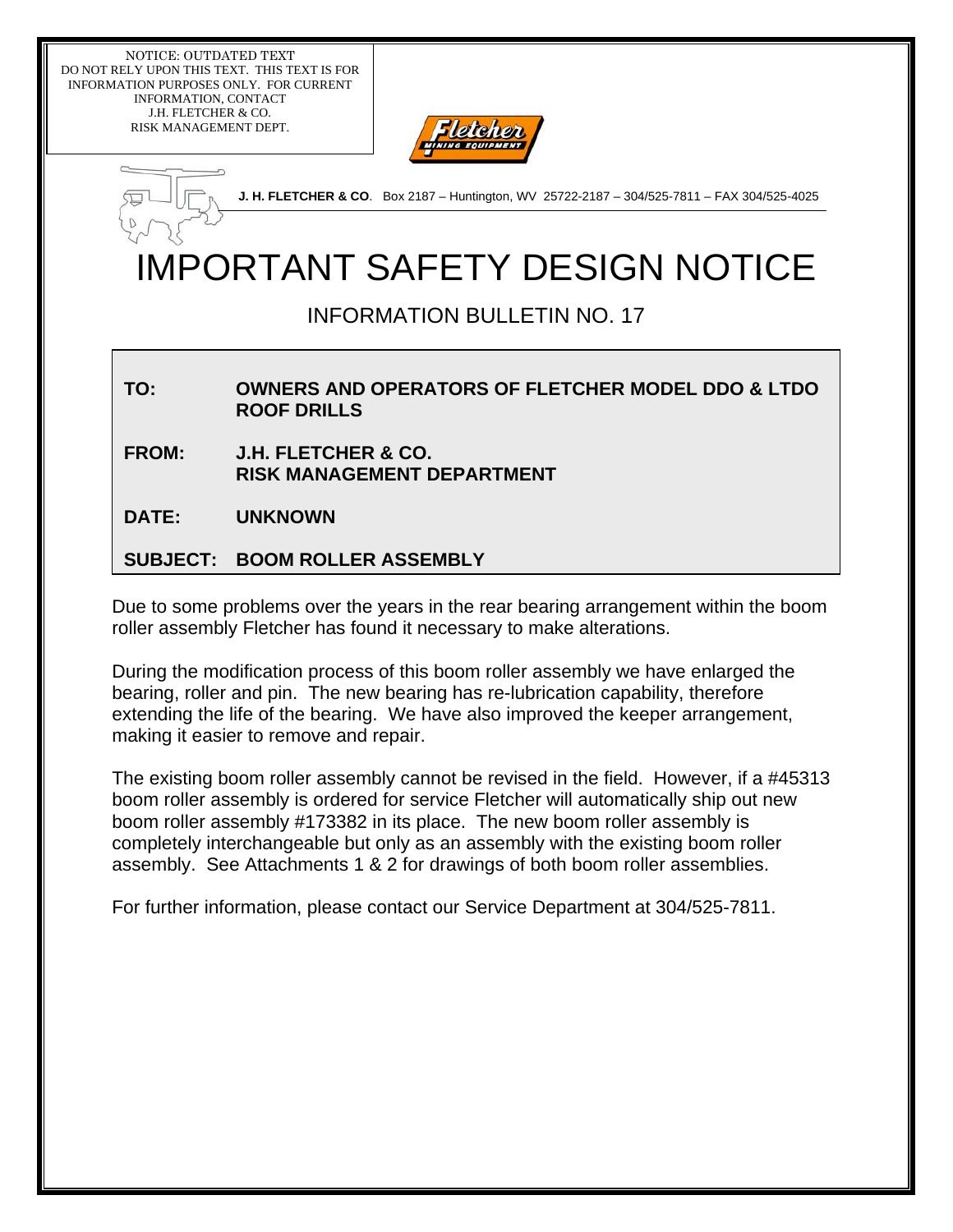#### ATTACHMENT 1 IB 17

### **45313 BOOM ROLLER ASSEMBLY**